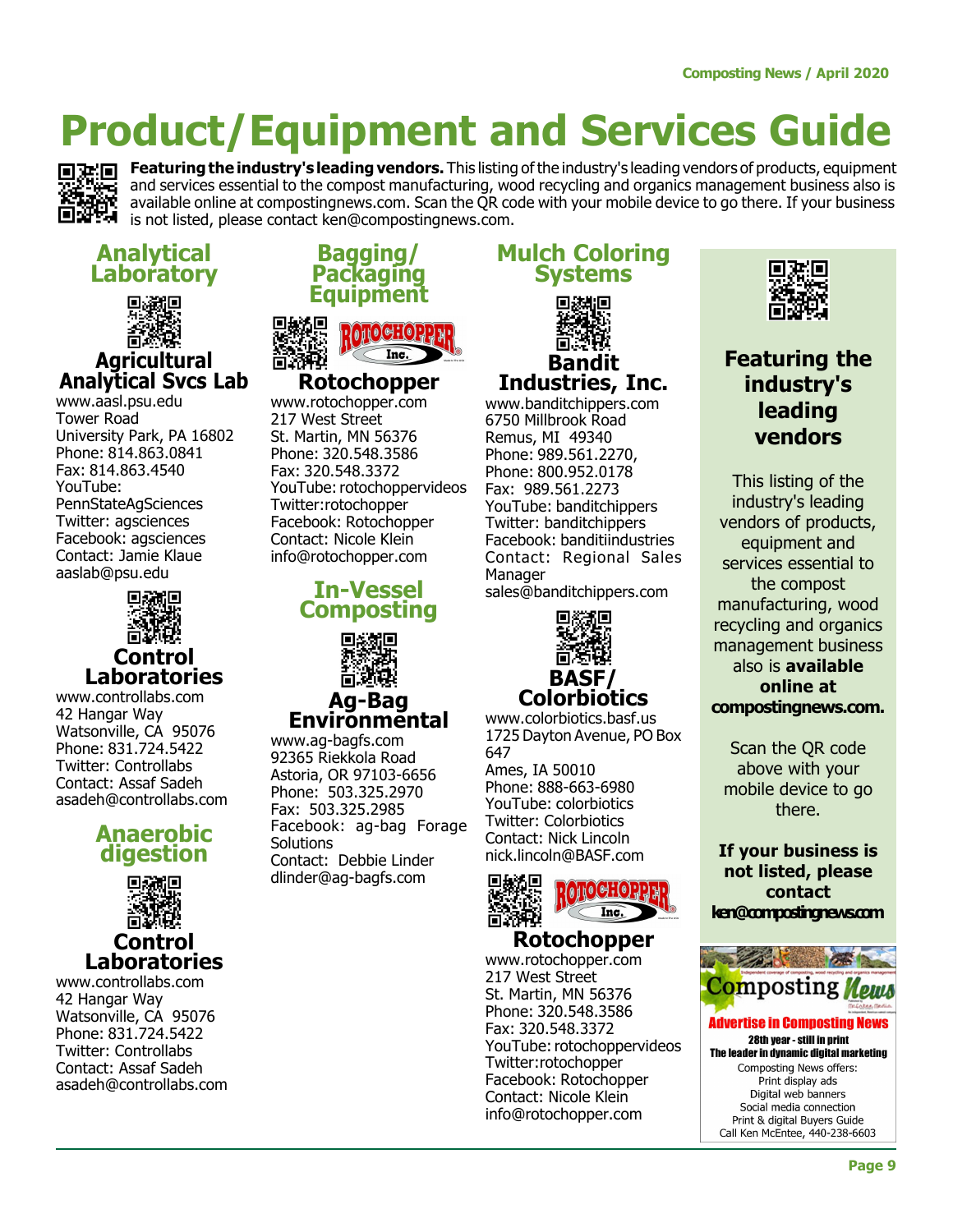### Screening Systems & Trommels



www.actionconveyors.com 2800 Hayes Street Newberg, OR 97132 Phone: 503-537-1111 Fax: 503-537-1117 YouTube: Action Conveyors LinkedIn: Action-Equipment-Company-Inc. Contact: Andrew LaVeine sales@actionconveyors.com



### Industries, Inc.

www.banditchippers.com 6750 Millbrook Road Remus, MI 49340 Ph: 989.561.2270, 800.952.0178 Fax: 989.561.2273 YouTube: banditchippers Twitter: banditchippers Facebook: banditiindustries Contact: Regional Sales Mgr. sales@banditchippers.com



#### GrinderCrusherScreen Inc.

www.grindercrusherscreen.com 1772 Corn Road Smyrna, GA 30080 Phone: 770.433.2440 Fax: 770.433.2669 YouTube: GrinderCrusherScreen Twitter: GCS\_Equipment Facebook:GrinderCrusherScreen Contact: Rick Cohen rick@grindercrusherscreen.com



#### Komptech Americas

www.komptechamericas.com 6345 Downing Street Denver, CO 80216 Ph: 720.890.9090 Fax: 720.890.5907 YouTube: Komptech Americas Twitter: komptechamericas Facebook: komptechamericasllc Contact: Brandon Lapsys b.lapsys@komptechamericas.com



### Screen USA Inc.

www.screenusa.net 1772 Corn Road Smyrna, GA 30080 Phone: 770.433.2670 Fax: 770.433.2669 Contact: Rick Cohen rick@screenusa.net



#### Machinery

www.westsalem.com P.O. Box 5288 665 Murlark Ave. NW Salem, OR 97304 Phone: 800.722.3530 Phone: 503.364.2213 Fax: 503.364.1398 YouTube: West Salem Machinery Facebook: West Salem **Machinery** Twitter: West Salem Machinery Contact: Scott Haynes info@westsalem.com

#### **Shredders**



www.grindercrusherscreen.com 1772 Corn Road Smyrna, GA 30080 Phone: 770.433.2440 Fax: 770.433.2669 YouTube: GrinderCrusherScreen Twitter: GCS\_Equipment Facebook:GrinderCrusherScreen Contact: Rick Cohen rick@grindercrusherscreen.com



## Machinery

www.westsalem.com P.O. Box 5288 665 Murlark Ave. NW Salem, OR 97304 Phone: 800.722.3530 Phone: 503.364.2213 Fax: 503.364.1398 YouTube: West Salem Machinery Facebook: West Salem **Machinery** Twitter: West Salem Machinery Contact: Scott Haynes info@westsalem.com

#### Thermometers & Monitoring Equipment



https://reotempcompost.com 10656 Roselle Street San Diego, CA 92121 Phone: 858.225.1889 Fax: 858.784.0720 YouTube: reotemp compost Twitter: reotempcompost Facebook: reotemp Contact: Nathan O'Connor compost@reotemp.com







Trinity Hardware Extended Life Solutions www.agrisolutionscorp.com 2984 AAA Court Bettendorf, IA 52722 Phone: 563-459-6341 Contact: Dan Zehnder dzehnder@agrisolutionscorp.com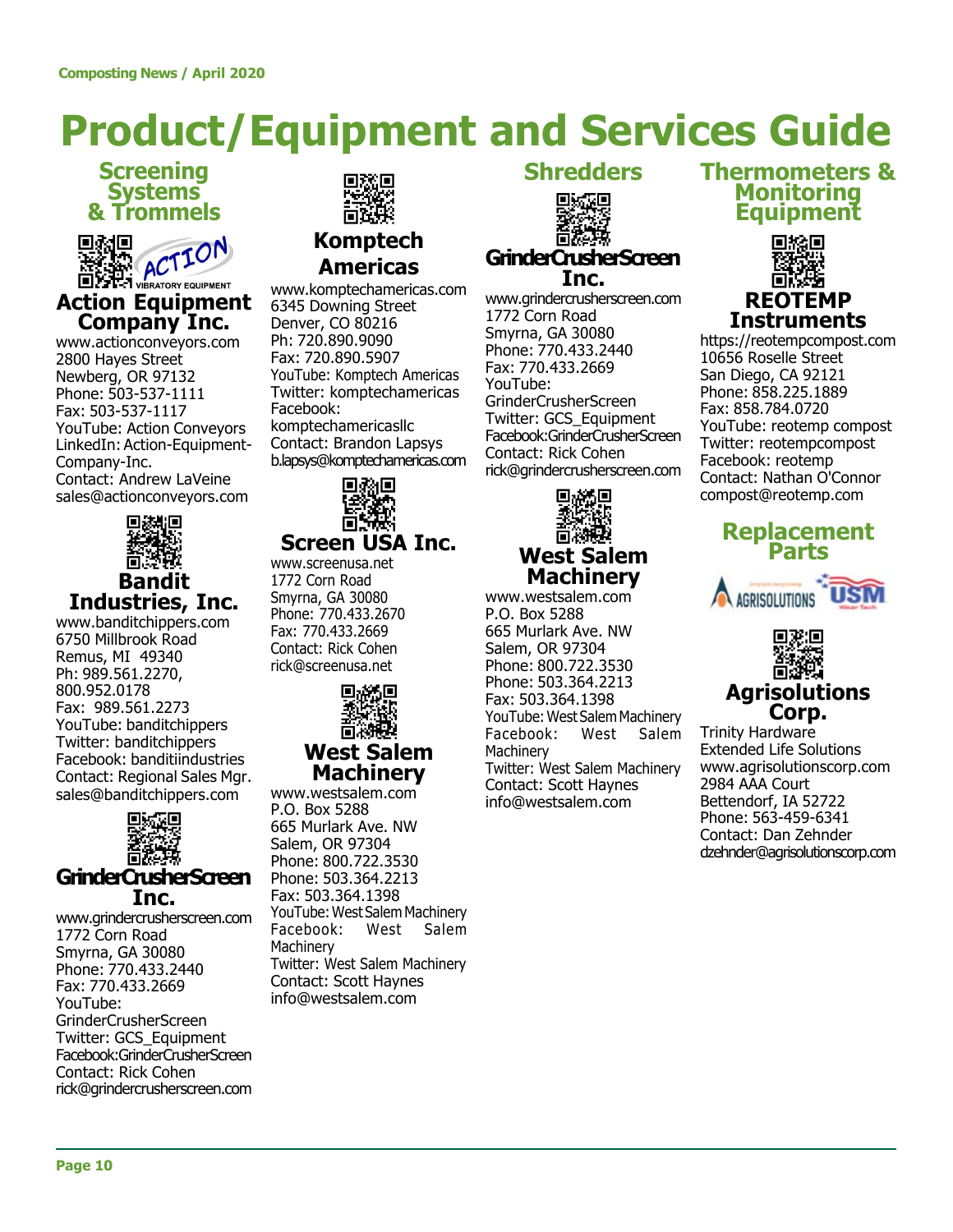

www.armorhog.com 14 Commerce Drive Sabetha, KS 66534 Phone: 800.743.3491 Phone: 785.284.3454 Fax: 785.284.2010 YouTube: CWMillHogZilla Facebook: HogZilla Monster Grinders Contact: Brian Bergman sales@armorhog.com



DynaHog CW Mill Equipment -

www.dynahog.com 14 Commerce Drive Sabetha, KS 66534 Phone: 800-743-3491, Phone: 785-284-3454 Fax: 785-284-2010 Contact: Jason Haug sales@dynahog.com



Inc.

www.grindercrusherscreen.com 1772 Corn Road Smyrna, GA 30080 Phone: 770.433.2440 Fax: 770.433.2669 YouTube: GrinderCrusherScreen Twitter: GCS\_Equipment Facebook:GrinderCrusherScreen Contact: Rick Cohen rick@grindercrusherscreen.com



www.hogzilla.com 14 Commerce Drive Sabetha, KS 66534 Phone: 800.743.3491 Phone: 785.284.3454 Fax: 785.284.3601 YouTube: CWMillHogZilla Facebook: HogZillaMonsterGrinders Contact: Tim Wenger, VP, Sales Mar. hogzilla@cwmill.com





#### Aeromaster Midwest Bio-Systems

www.aeromasterequipment.com www.midwestbiosystems.com 28933 35 E Street Tampico, IL 61283 Phone: 800.689.0714 Fax: 815.438.7028 YouTube: midwestbiosystems Twitter: compostingil Facebook: Contact: Cary Richardson info@midwestbiosystems.com



#### Brown Bear Corp.

www.brownbearcorp.com PO Box 29, 2248 Avenue of Industry Corning, IA 50841 Phone: 641.322.4220 Fax: 641.322.3527 YouTube: Brown Bear Corp Contact: Stan Brown sales@brownbearcorp.com



www.hclmachineworks.com 15142 Merrill Ave. Dos Palos, CA 93620 Phone: 209.392.6103 Fax: 209.392.3000 Facebook: hclmachineworks Contact: Sherrill Campbell Contact: Casey Campbell sales@hclmachineworks.com



#### Komptech Americas

www.komptechamericas.com 6345 Downing Street Denver, CO 80216 Ph: 720.890.9090 Fax: 720.890.5907 YouTube: Komptech Americas Twitter: komptechamericas Facebook: komptechamericasllc Contact: Brandon Lapsys b.lapsys@komptechamericas.com



www.scarabmfg.com 1475 County Road W White Deer, TX 79097 Phone: 806.883.7621 Fax: 806.883.6804 YouTube: Scarab Manufacturing Twitter: Scarabmfg Facebook: Scarab International, LLLP Contact: Richard Miller info@scarabmfg.com

#### Wood Grinders - Horizontal



#### Bandit Industries, Inc.

www.banditchippers.com 6750 Millbrook Road Remus, MI 49340 Ph: 989.561.2270, 800.952.0178 Fax: 989.561.2273 YouTube: banditchippers Twitter: banditchippers Facebook: banditiindustries Contact: Regional Sales Mgr. sales@banditchippers.com



#### Diamond Z - A Division of Rule **Steel**

www.diamondz.com 11299 Bass Lane Caldwell, ID 83605 Phone: 208.585.2929 Fax: 208.585.2112 YouTube: Diamond Z Contact: Kevin Mayhugh kevin.mayhugh@rulesteel.com



#### DuraTech **Industries**

www.duratechindustries.net Box 1940 Jamestown, ND 58401 Phone: 701.252.4601 Fax: 701.252.0502 YouTube: Duratechindustries Contact: Bob Strahm ind.sales@duratechindustries.net